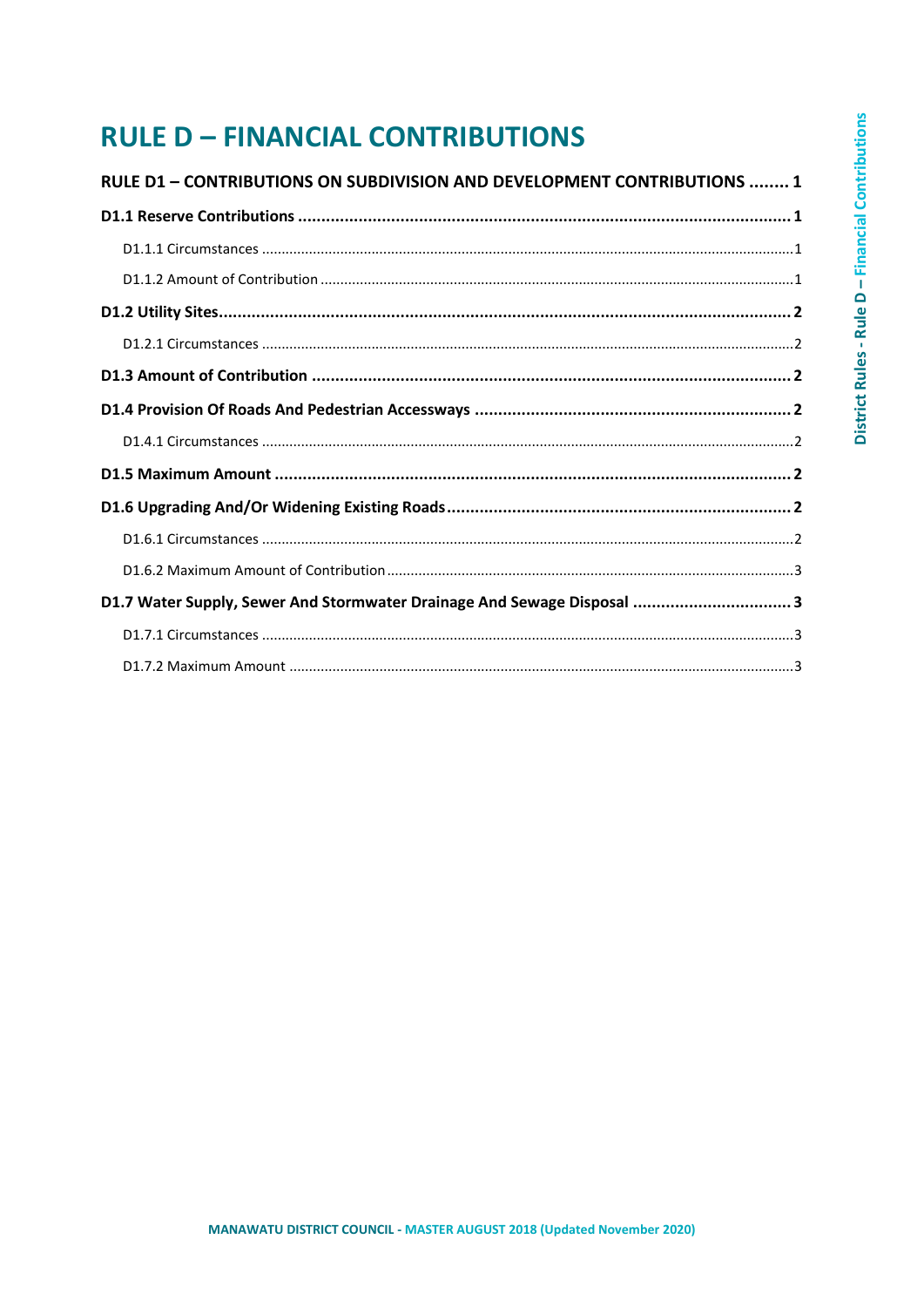*Page Intentionally Left Blank*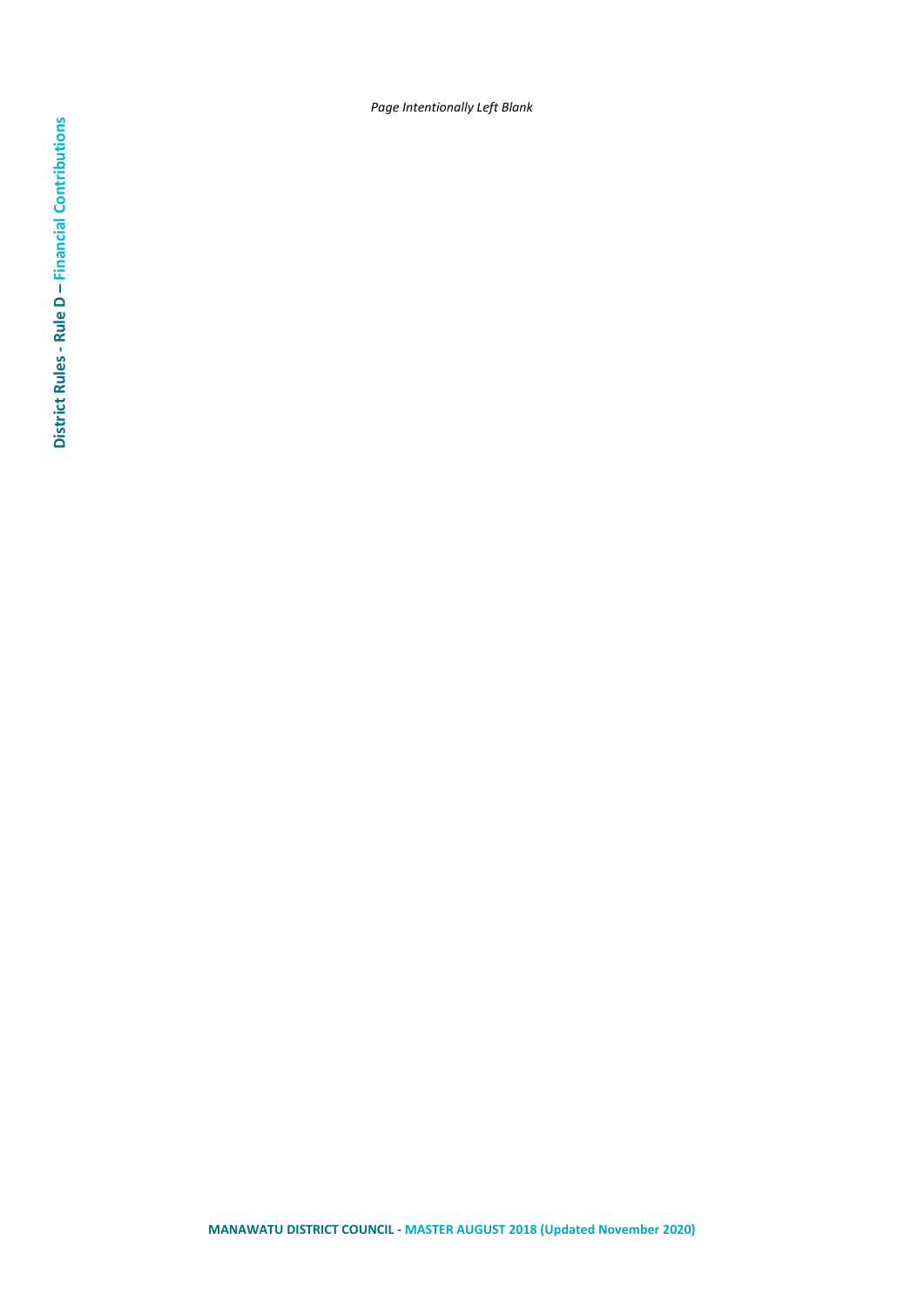# <span id="page-2-0"></span>**RULE D1 – CONTRIBUTIONS ON SUBDIVISION AND DEVELOPMENT CONTRIBUTIONS**

(Refer Part 7)

NB – Words outlined in bold type below have a specific definition contained in Chapter 2 (Definitions).

# <span id="page-2-1"></span>**D1.1 Reserve Contributions**

(Refer Part 7.5)

## <span id="page-2-2"></span>**D1.1.1 Circumstances**

Reserve Contributions in the form of land and/or cash may be imposed:

- A) As a condition of subdivision consent where the subdivision would produce an additional lot or lots upon which a **dwelling** could be built in the future.
- B) In relation to **multi-unit residential development**s (i.e. where more than one **dwelling** is to be built on an allotment).

## <span id="page-2-3"></span>**D1.1.2 Amount of Contribution**

- A) The amount of the contribution shall be \$1,250.00 (including GST) for each additional allotment under D1.1.1 a. above, and for each additional **dwelling unit** under D1.1.1 b. above. This sum shall apply until July 1 1999. It shall be altered by **Council** on that date and annually thereafter, based on the rate of change in the Construction Cost Index for the previous calendar year.
- B) The contribution may be levied in land, in cash or a combination of the two, provided that the total value of the contribution does not exceed that in D1.1.2 a. above.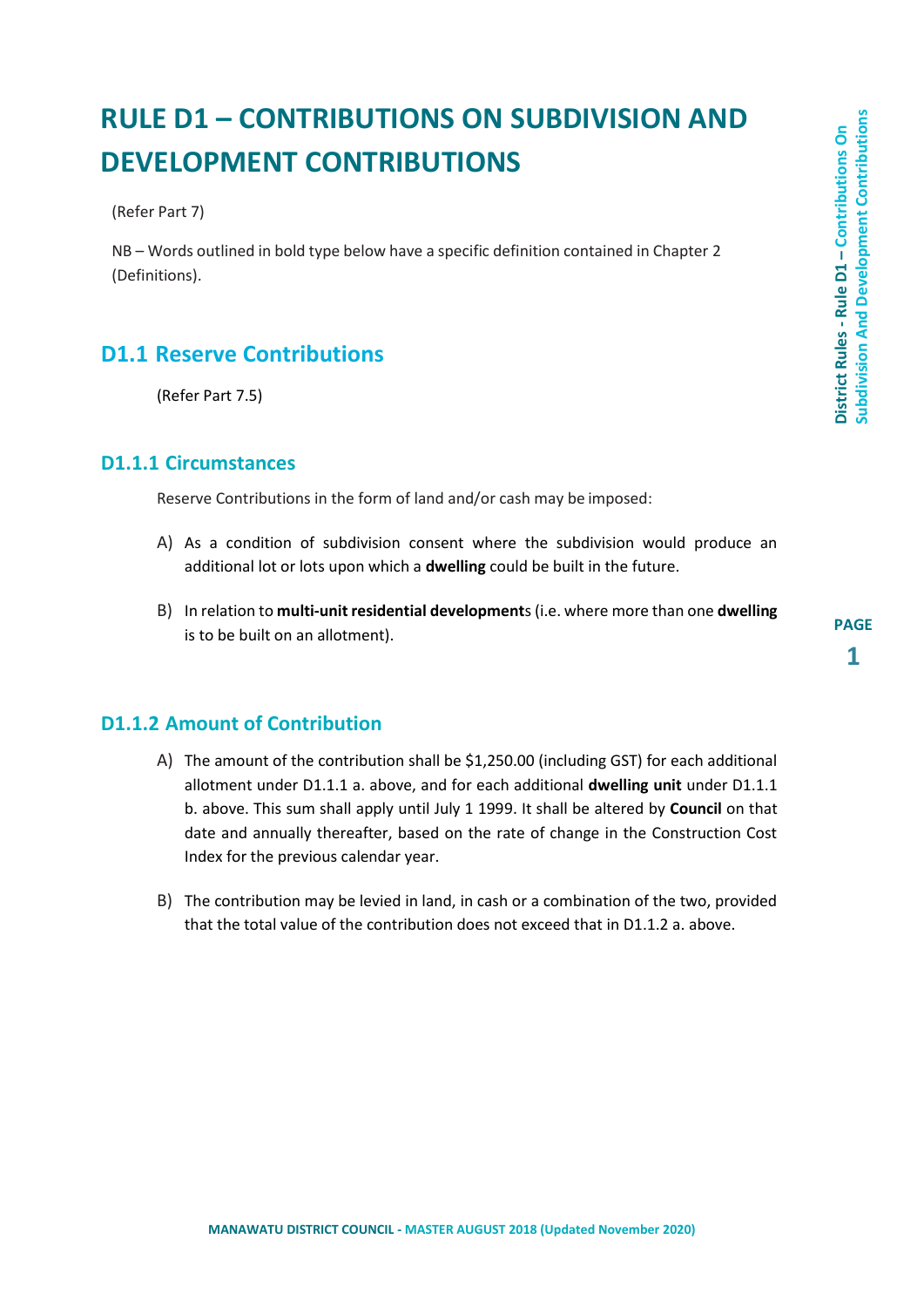# <span id="page-3-0"></span>**D1.2 Utility Sites**

(Refer Part 7.3)

#### <span id="page-3-1"></span>**D1.2.1 Circumstances**

Land within a subdivision may be required to be set aside as a **site** for a pumping station, reservoir or other **utility** if that facility serves the land in the subdivision.

# <span id="page-3-2"></span>**D1.3 Amount of Contribution**

The maximum amount of the contribution shall be the full area of land required for the utility.

# <span id="page-3-3"></span>**D1.4 Provision Of Roads And Pedestrian Accessways**

(Refer Part 7.4)

## <span id="page-3-4"></span>**D1.4.1 Circumstances**

Financial contributions for the provision of **roads** and pedestrian accessways may be imposed where new allotments are intended for human habitation or occupation.

#### **PAGE**

#### $\overline{2}$

## <span id="page-3-5"></span>**D1.5 Maximum Amount**

The full actual cost of providing the necessary land for all **roads** and pedestrian accessways to and within the land being subdivided,

NB – The subdivider may also be required to contribute formation works and services as a condition of subdivision consent.

# <span id="page-3-6"></span>**D1.6 Upgrading And/Or Widening Existing Roads**

(Refer Part 7.4)

## <span id="page-3-7"></span>**D1.6.1 Circumstances**

Financial contributions for upgrading and/or widening existing **roads** may be imposed where existing roads are of inadequate width or construction to cater for increased traffic caused by the subdivision, or caused by a new **dwelling** or other **building**, if:

- a) The particular subdivision or development is likely to give rise to additional traffic on the **road** concerned, and
- b) The **road** then needs to be upgraded to a higher standard as a result of this traffic.

**MANAWATU DISTRICT COUNCIL - MASTER AUGUST 2018 (Updated November 2020)**